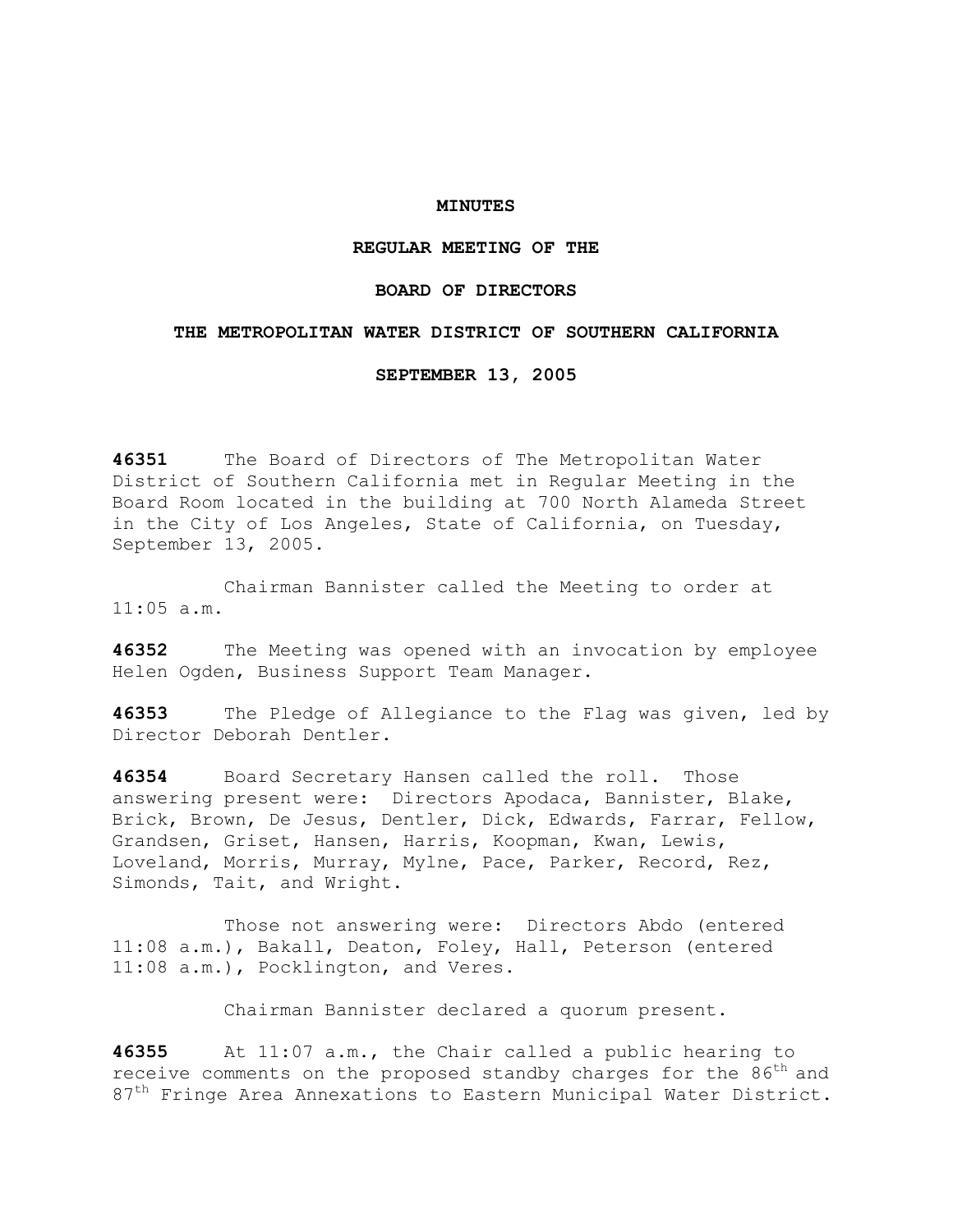No members of the public responded; and after tabulation of the ballots was completed, and with no protests filed, the Chair closed the public hearing at 11:08 a.m.

 Directors Abdo and Peterson took their seats at 11:08 a.m.

**46356** Chairman Bannister invited members of the public to address the Board on matters within the Board's jurisdiction. No members of the public responded.

**46357** There being no objection, Chairman Bannister ordered the reading of the Minutes of the Meetings of August 9 and 16, 2005, dispensed with, copies having been mailed to each Director.

 Vice Chairman Blake moved, seconded by Director Edwards and carried, approving the foregoing Minutes as mailed.

**46358** The General Counsel's letter signed September 7, 2005, was presented, transmitting the credentials evidencing the reappointment by the City of Pasadena of Timothy F. Brick as its representative on Metropolitan's Board for the term ending December 31, 2008.

 General Counsel Kightlinger reported the credentials had been examined and found legally sufficient, and that the Oath of Office had been administered to Director Brick.

 The Chair ordered the credentials, together with the General Counsel's letter, received and filed.

**46359** Chairman Bannister presented to Director Carol Kwan a five-year pin for her service on Metropolitan's Board from January 1998 through January 1999, and September 2001 through the present, representing West Basin Municipal Water District.

**46360** The Board approved a 30-day leave of absence for Director Bakall, commencing September 8, 2005.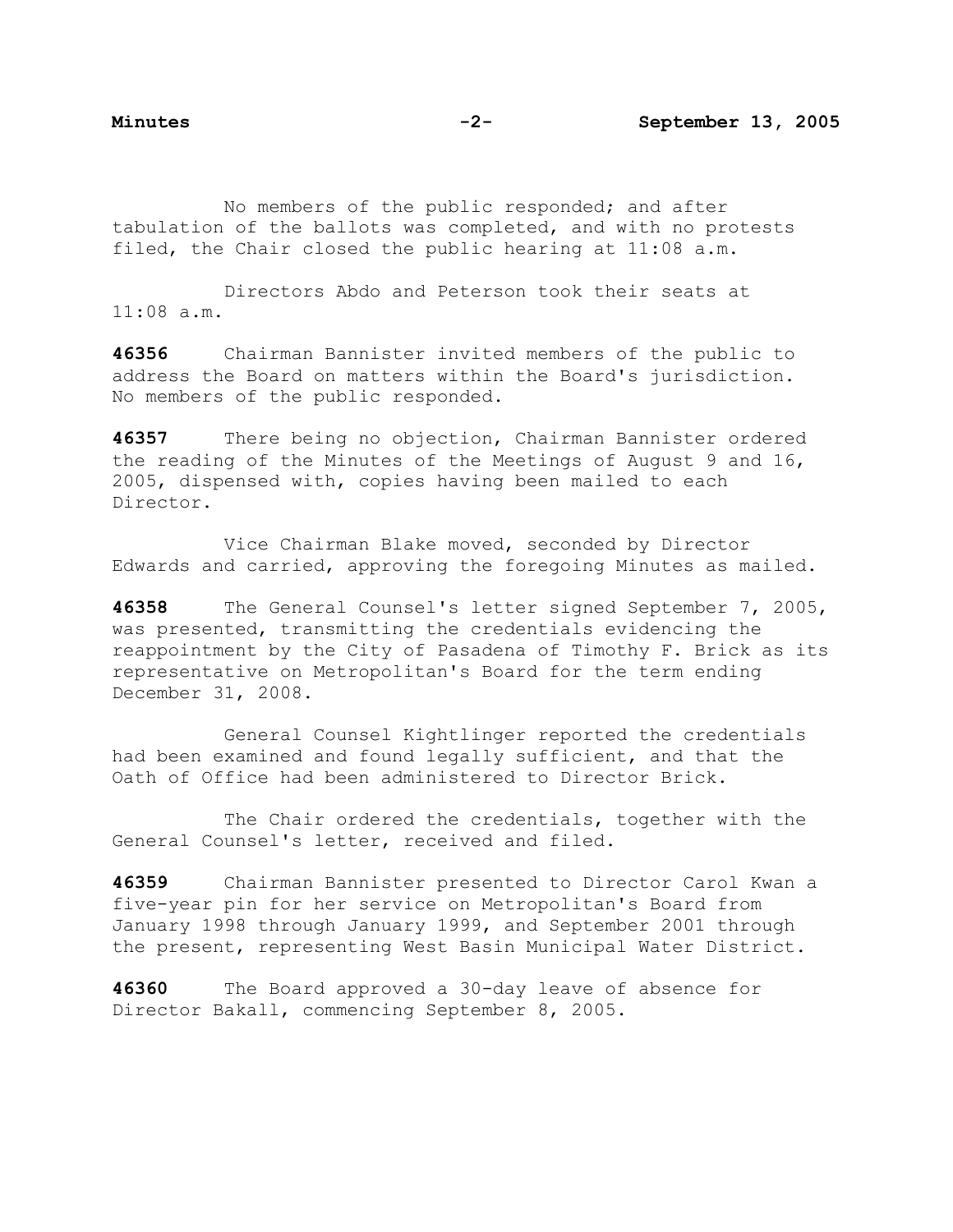**46361** Chairman Bannister reported on the formation of a new committee and its membership, as follows:

### **Department Head Evaluation Committee**

 James Rez, Chair George Loveland, Vice Chair Wes Bannister David De Jesus Larry Dick Anthony Fellow Ted Grandsen Gene Koopman Robert Simonds

 The Chair stated this committee would review the semiannual evaluations of the CEO/General Manager, the General Counsel, the General Auditor, and the Ethics Officer; and that the committee would meet on Tuesday, September 20, 2005.

 Other committee assignments made by Chairman Bannister were: Director Blake, Chair, Audit Committee; and a member of the Asset and Real Property Committee; and Director Dick, Vice Chairman of the Board; and an ex officio member to the Budget, Finance, Insurance and Investment Committee; Communications and Legislation Committee; and Education and Outreach Committee.

**46362** Chairman Bannister reported on events in which he participated since the last Board Meeting, as follows:

- August 15 Hosted a reception for Congressman Devin Nunes and his staff, who were here for a water facility inspection tour, but due to inclement weather they visited the City of Long Beach desalination facility;
- August 23 Guest speaker at Metropolitan's Business Outreach graduation ceremony;
- August 25 Attended the Urban Water Institute conference;
- August 30 Participated with other Directors and staff in site visits to Mills plant and Diamond Valley Lake;
- August 31 At the invitation of Director Bud Lewis, attended a meeting with the Governor's staff in Carlsbad and toured their desalination facility;
- September 7 Participated with other Directors and staff in site visits to Jensen plant;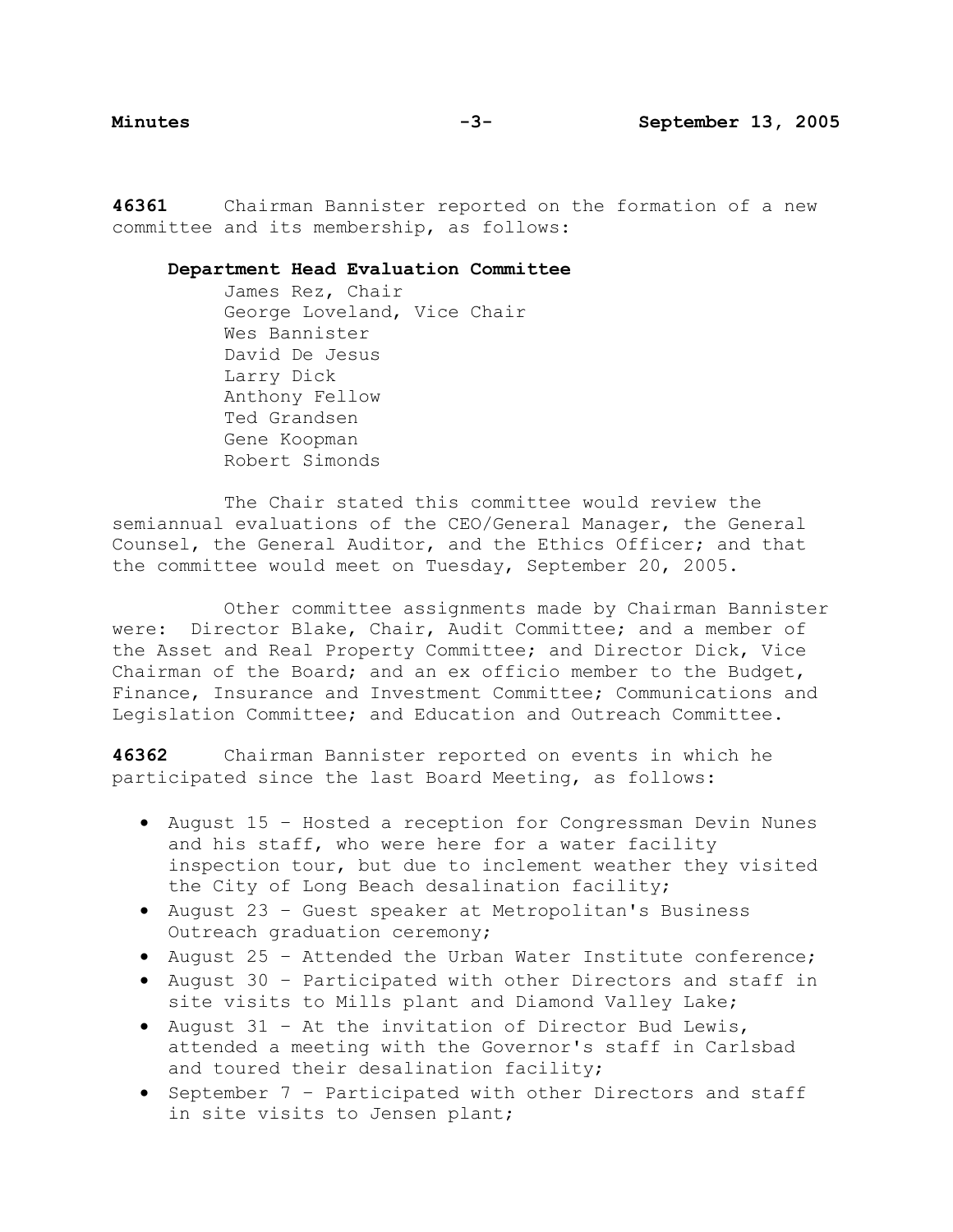- September 8 Attended Los Angeles Department of Water and Power's exhibit commemorating the  $150<sup>th</sup>$  anniversary of William Mulholland;
- September 12 Participated in the reception at Metropolitan for the Mulholland Gallery exhibit.

 Executive Vice President Ivey thanked the staffs of Security and Facilities for their efficient handling of Metropolitan's operations during the major power outage in downtown Los Angeles yesterday.

**46363** Regarding Colorado River, Bay-Delta, and CALFED matters, CEO/General Manager Underwood referred to his activity report for August dated September 1, 2005, which was distributed earlier.

 CEO/General Manager Underwood reported that after the devastation by Hurricane Katrina in the Gulf Coast staff has been in contact with the Red Cross and the Federal Emergency Management Agency to see if Metropolitan could assist with their efforts. The employee associations have been working together toward this relief effort. Mr. Underwood stated that Metropolitan made some immediate inroads on September 9 when we participated in a job fair at the Dream Center in Los Angeles where about 300 evacuees from the Gulf States have been staying.

 CEO/General Manager Underwood made reference to the approval by the Board to execute seawater desalination program agreements with five member agencies, which projects are anticipated to benefit the region by replacing demand for imported water supplies that would reduce costs for water importation, increase overall regional water supply reliability, and defer the need for Metropolitan's capital improvements. The City of Long Beach was the first of the five agencies to fully execute an agreement with Metropolitan.

 On Colorado River matters, CEO/General Manager Underwood commented on a letter from the Colorado River Basin states to the Secretary of the Interior regarding the operation of Lakes Powell and Mead under low reservoir storage conditions. This letter was in response to a comment deadline referenced in the June 19 Federal Register notice, and Metropolitan and other water contractor stakeholders participated in the discussions with the Basin states' representatives in formulating the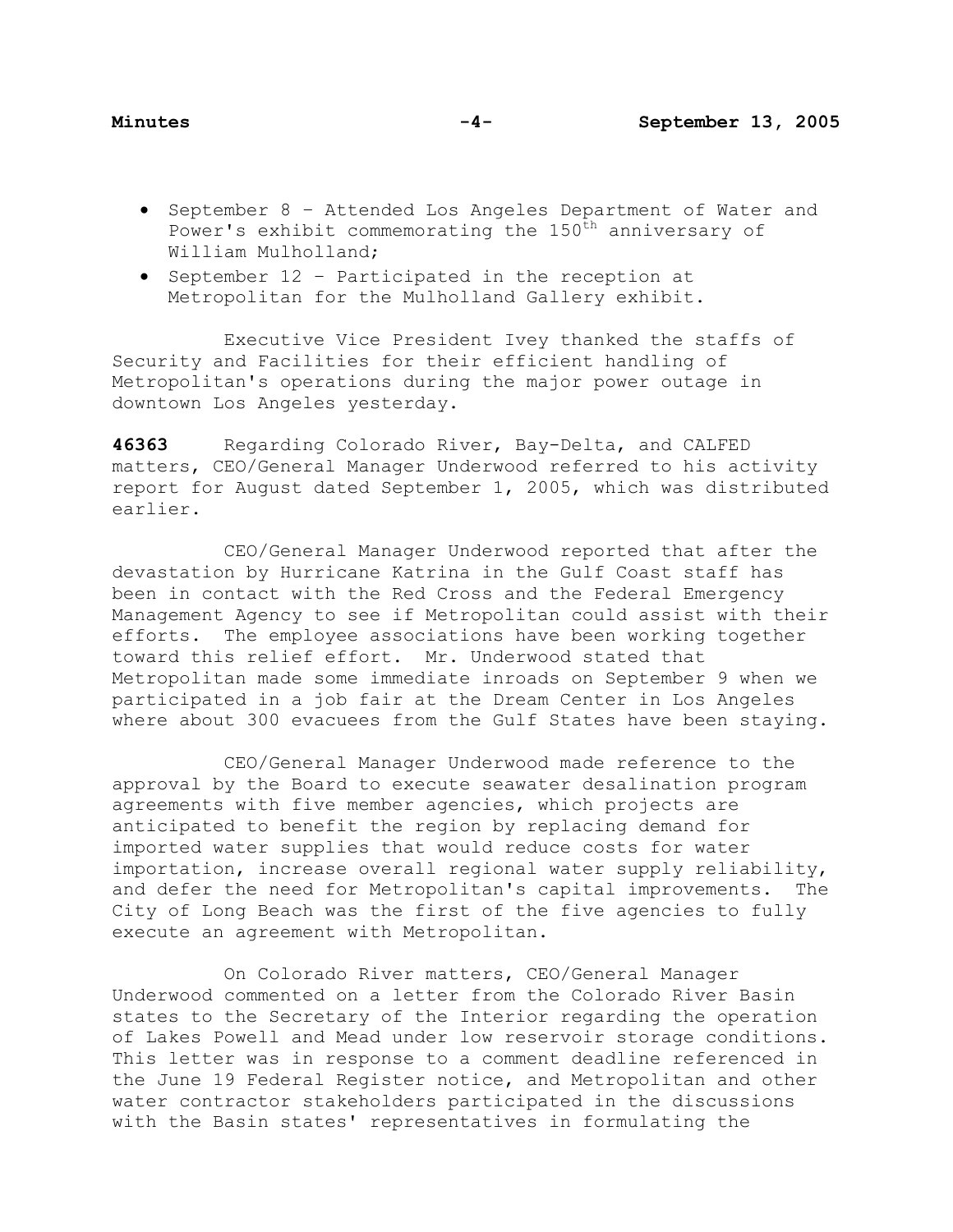letter's content. The Bureau of Reclamation has been seeking comments on the development of management strategies for Lakes Powell and Mead, including guidelines for reducing delivery of Colorado River water from Lake Mead when the lakes are relatively low.

**46364** Regarding Legal Department activities, General Counsel Kightlinger referred to his activity report for August dated August 31 2005, which was distributed earlier.

 General Counsel Kightlinger referred to the electrical industry restructuring matter where the Ninth Circuit overruled a Federal Energy Regulatory Commission (FERC) opinion that California public agencies were not liable for refunds for some of the price swings in the electrical industry several years back. This provides savings to Metropolitan directly in that Metropolitan would not have to do refunds. However, it was a significant savings, particularly for the State Water Project. In this case, Mr. Kightlinger stated there likely would be an appeal or a petition to the Supreme Court. If the Supreme Court does not take the case, the matter would be closed, and there would be a significant savings to Metropolitan and the State Water Contractors.

 General Counsel Kightlinger reported that a number of cases have been filed by environmental groups regarding the CALFED process. This indicated a shift away from the "discussion part" of CALFED by some environmental groups to use litigation as a tool to force CALFED back to what they consider their goals of a "more greener" CALFED. Mr. Kightlinger stated these cases would be discussed more in committee meetings as they move forward.

**46365** General Auditor Riss presented a summary report of the Audit Department's activities for the month of August. He stated that one audit report on Surplus Personal Property was issued during the month.

 Mr. Riss then conducted a brief discussion of this report and stated that the report was issued with an opinion that the accounting and administrative procedures over surplus personal property included those practices usually necessary to provide for a generally satisfactory internal control structure. He stated that a recommendation was made for the Contracting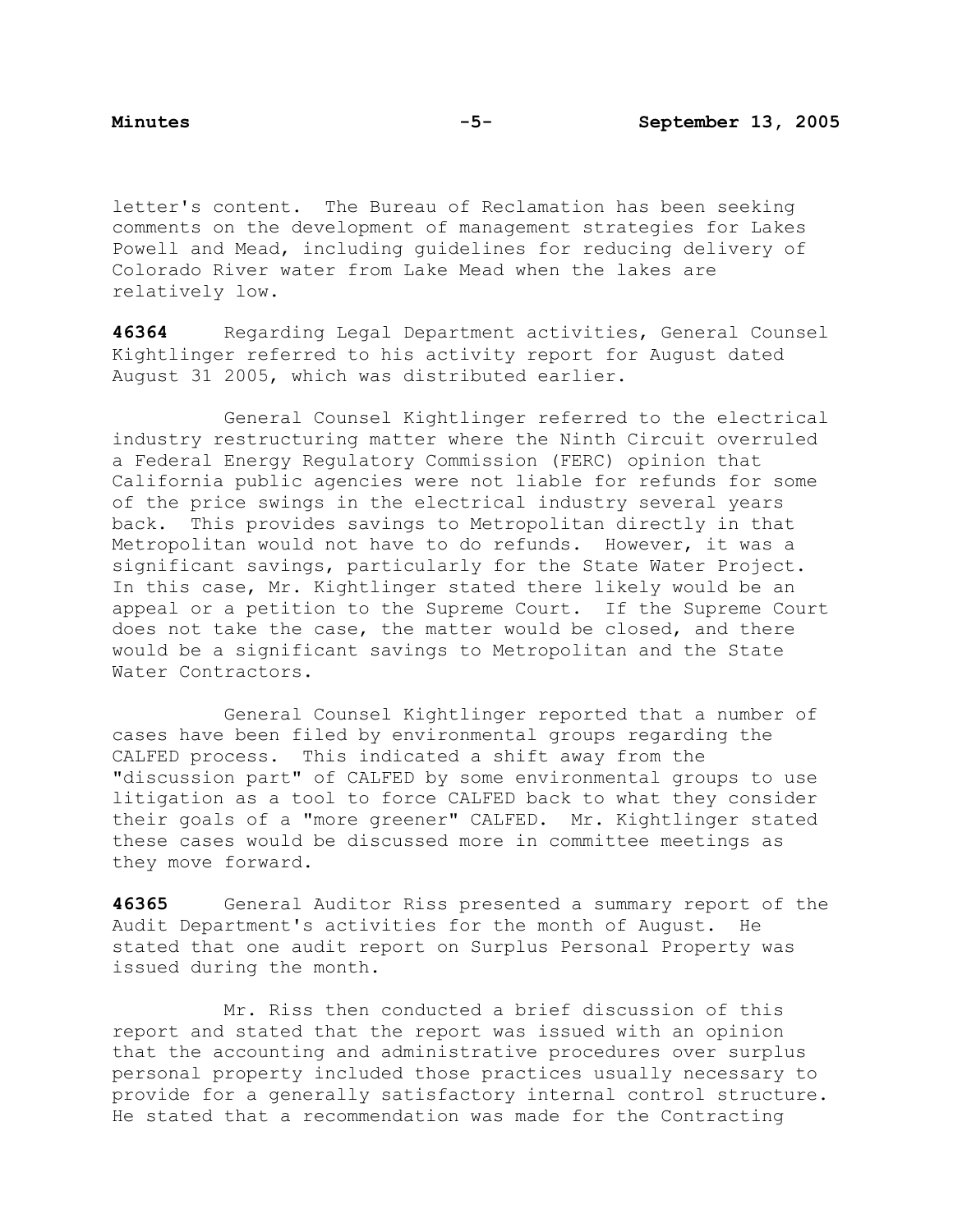Services Unit Manager and the Investment Recovery Coordinator to update the operating manuals to include policies and procedures for web-based auctions.

 In response to her concern at the July meeting on negative audit reports and the conclusions drawn, Director Dentler reported that she met with the General Auditor who provided her with the back-up documents and the detailed reports in response to her questions, which she found very useful and which substantiated the General Auditor's analysis in arriving at his opinions.

**46366** Ethics Officer Elliott referred to her activity report for August dated August 31, 2005, which was distributed earlier.

 Dr. Elliott announced that the workshop on Contracting, Consulting and Ethics planned for October will be postponed until spring so that we would be more in compliance with Assembly Bill 1234. AB 1234 by Assemblyman Salinas is awaiting the Governor's signature. Dr. Elliott gave a summary of how AB 1234 would affect the Ethics Program. Among other things, AB 1234 would require ethics training annually beginning January 2006 for every local agency official. Over a two-year period every local agency official is expected to complete two years of training in general ethics principles and ethics laws.

 Dr. Elliott requested those Directors who have not sent in their cards acknowledging receipt of the Ethics Manual to fill out the sheet at their seats. At the next Ethics Committee meeting, Dr. Elliott said she would outline the future Ethics Program and how it conforms to AB 1234, and also plans to involve the member agencies in future programming through the ethics interchange.

 Director Morris moved, seconded by Director Blake and carried, and the Board approved the Consent Calendar Items, **M.I. 46367** through **M.I. 46373,** as follows:

**46367** Adopted the California Environmental Quality Act (CEQA) determination and granted conditional approval for (a) 90<sup>th</sup> Fringe Area Annexation concurrently to Eastern Municipal Water District and Metropolitan, conditioned upon receipt in full of annexation fee of \$68,664 to Metropolitan if completed by December 31, 2005, or if completed later, at the then current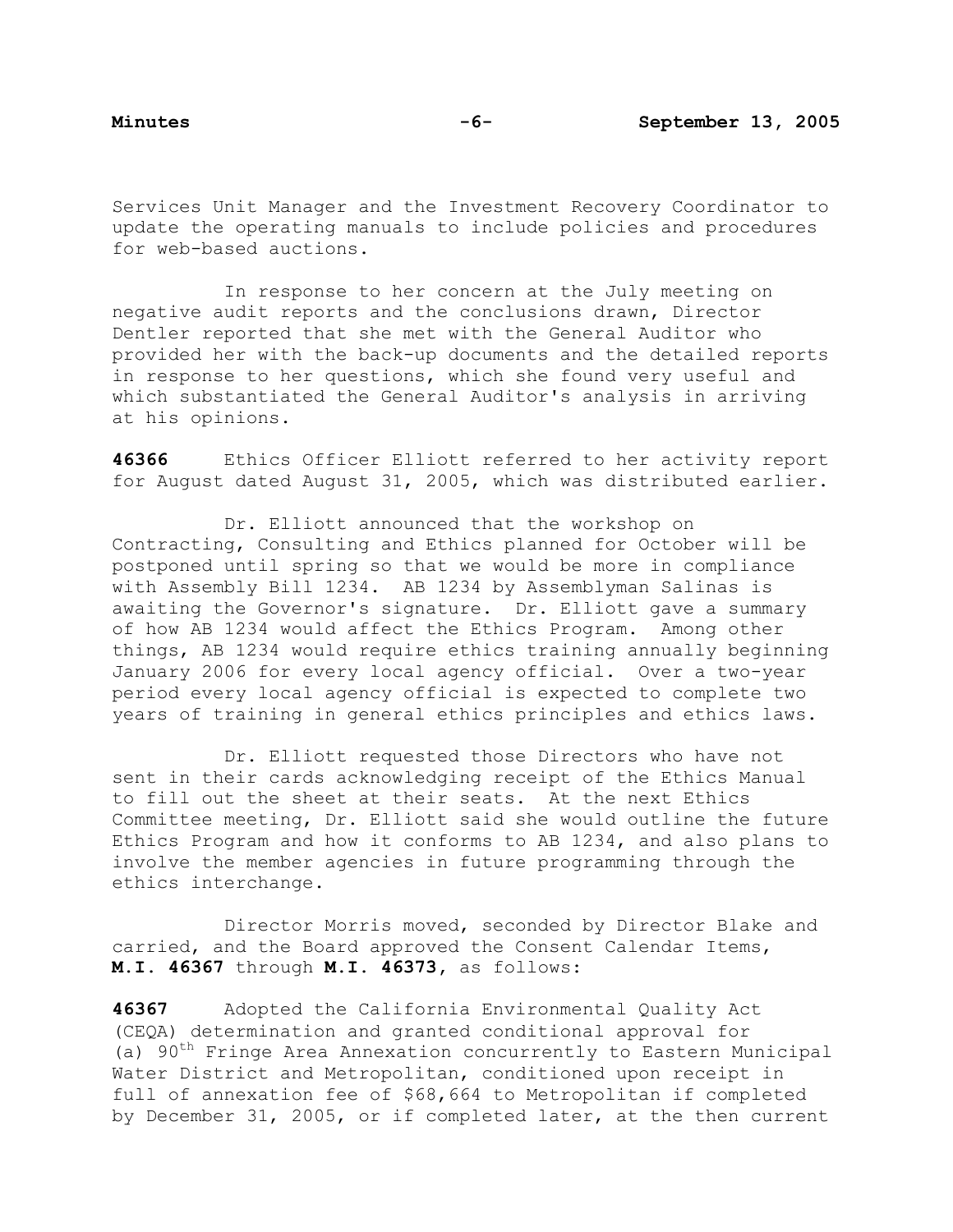annexation charge rate; (b)  $91^{st}$  Fringe Area annexation concurrently to Eastern and Metropolitan, conditioned upon receipt in full of annexation fee of \$63,162.60 to Metropolitan if completed by December 31, 2005, or if completed later, at the then current annexation charge rate; (c)  $92<sup>nd</sup>$  Fringe Area Annexation concurrently to Eastern and Metropolitan, conditioned upon receipt in full of annexation fee of \$41,676 to Metropolitan if completed by December 31, 2005, or if completed later, at the then current annexation charge rate; (d) approved Eastern's Statements of Compliance with the current Water Use Efficiency Guidelines; and (e) adopted the resolutions of intention to impose water standby charge within the proposed annexation territories, substantially in the form of Attachments 3, 6, and 9 to the letter signed by the CEO/General Manager on August 15, 2005, said Resolutions entitled:

**Resolution 8969 RESOLUTION OF THE BOARD OF DIRECTORS OF THE METROPOLITAN WATER DISTRICT OF SOUTHERN CALIFORNIA GIVING NOTICE OF INTENTION TO IMPOSE WATER STANDBY CHARGES CONTINGENT UPON ANNEXATION — 90TH FRINGE AREA** 

- **Resolution 8970 RESOLUTION OF THE BOARD OF DIRECTORS OF THE METROPOLITAN WATER DISTRICT OF SOUTHERN CALIFORNIA GIVING NOTICE OF INTENTION TO IMPOSE WATER STANDBY CHARGES CONTINGENT UPON ANNEXATION — 91ST FRINGE AREA**
- **Resolution 8971 RESOLUTION OF THE BOARD OF DIRECTORS OF THE METROPOLITAN WATER DISTRICT OF SOUTHERN CALIFORNIA GIVING NOTICE OF INTENTION TO IMPOSE WATER STANDBY CHARGES CONTINGENT UPON ANNEXATION — 92ND FRINGE AREA**

 Director Record requested to be recorded as abstaining.

**46368** Adopted the CEQA determination and (a) **Resolution 8972** granting Eastern Municipal Water District's request for annexation of the 84th Fringe Area Annexation into Metropolitan's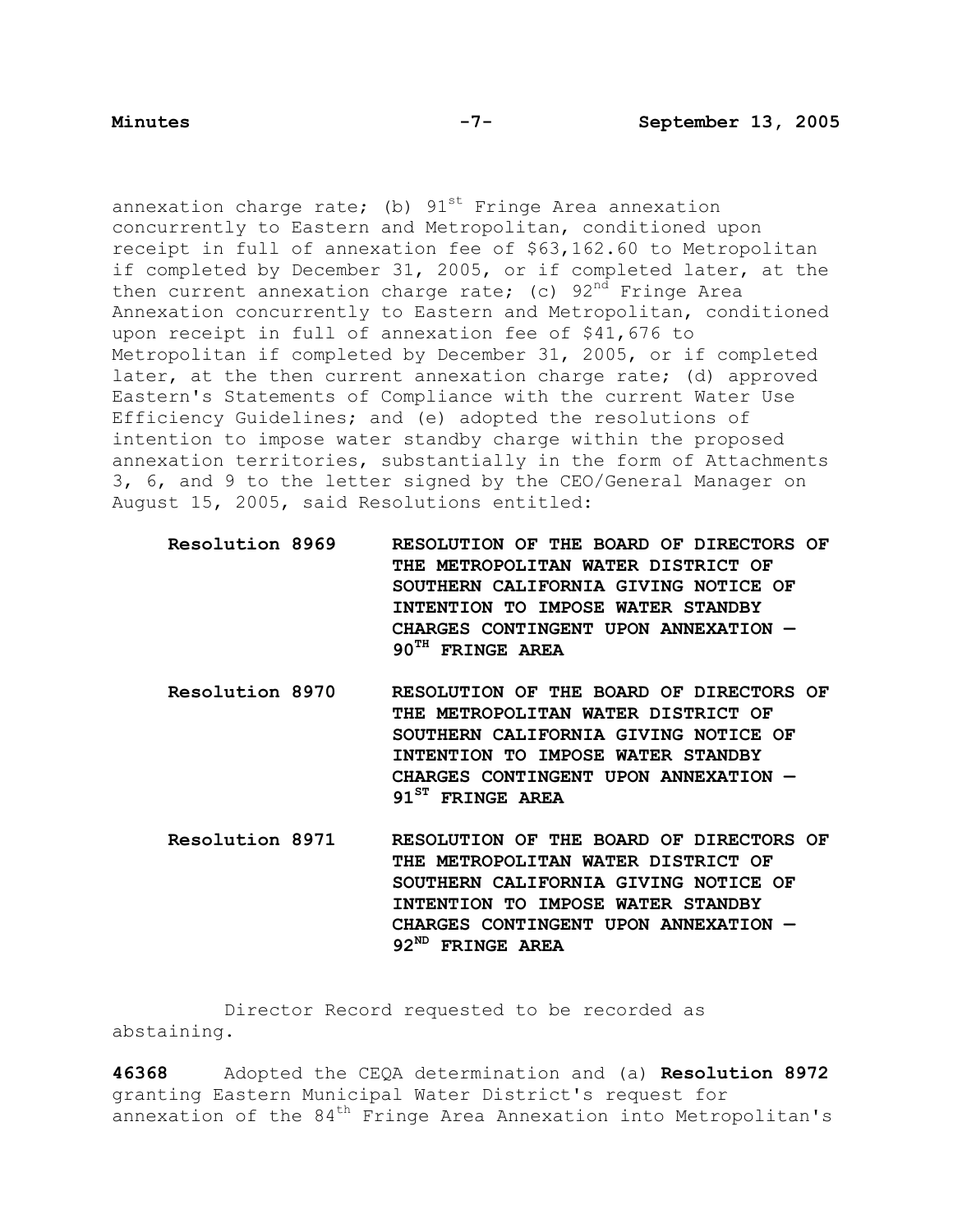service area, conditioned upon approval by the Local Agency Formation Commission, and establishing Metropolitan's terms and conditions for this annexation; and (b) a resolution to impose water standby charge **(Resolution 8973)** at a rate of \$6.94 per acre or per parcel of less than one acre within the proposed annexation area, as set forth in the letter signed by the CEO/General Manager on August 15, 2005, said Resolutions entitled:

- **Resolution 8972 RESOLUTION OF THE BOARD OF DIRECTORS OF THE METROPOLITAN WATER DISTRICT OF SOUTHERN CALIFORNIA CONSENTING TO EASTERN MUNICIPAL WATER DISTRICT'S 84TH FRINGE AREA ANNEXATION AND FIXING THE TERMS AND CONDITIONS OF SAID ANNEXATION TO THE METROPOLITAN WATER DISTRICT OF SOUTHERN CALIFORNIA**
- **Resolution 8973 RESOLUTION OF THE BOARD OF DIRECTORS OF THE METROPOLITAN WATER DISTRICT OF SOUTHERN CALIFORNIA FIXING AND ADOPTING WATER STANDBY CHARGE CONTINGENT UPON EASTERN MUNICIPAL WATER DISTRICT'S 84TH FRINGE AREA ANNEXATION**

 Director Record requested to be recorded as abstaining.

**46369** Adopted the CEQA determination and authorized the CEO/General Manager to enter into a one year contract with a maximum amount payable of \$1.5 million annually with Johnson/Ukropina for advertising and media buying services, as set forth in the letter signed by the CEO/General Manager on August 15, 2005.

**46370** Adopted the CEQA determination and approved amendment of contract for legal services with Davis Wright Tremaine LLP to increase maximum amount payable from \$100,000 to \$240,000 for legal services related to FERC relicensing of the Oroville Facilities, as set forth in the letter signed by the General Counsel on August 23, 2005.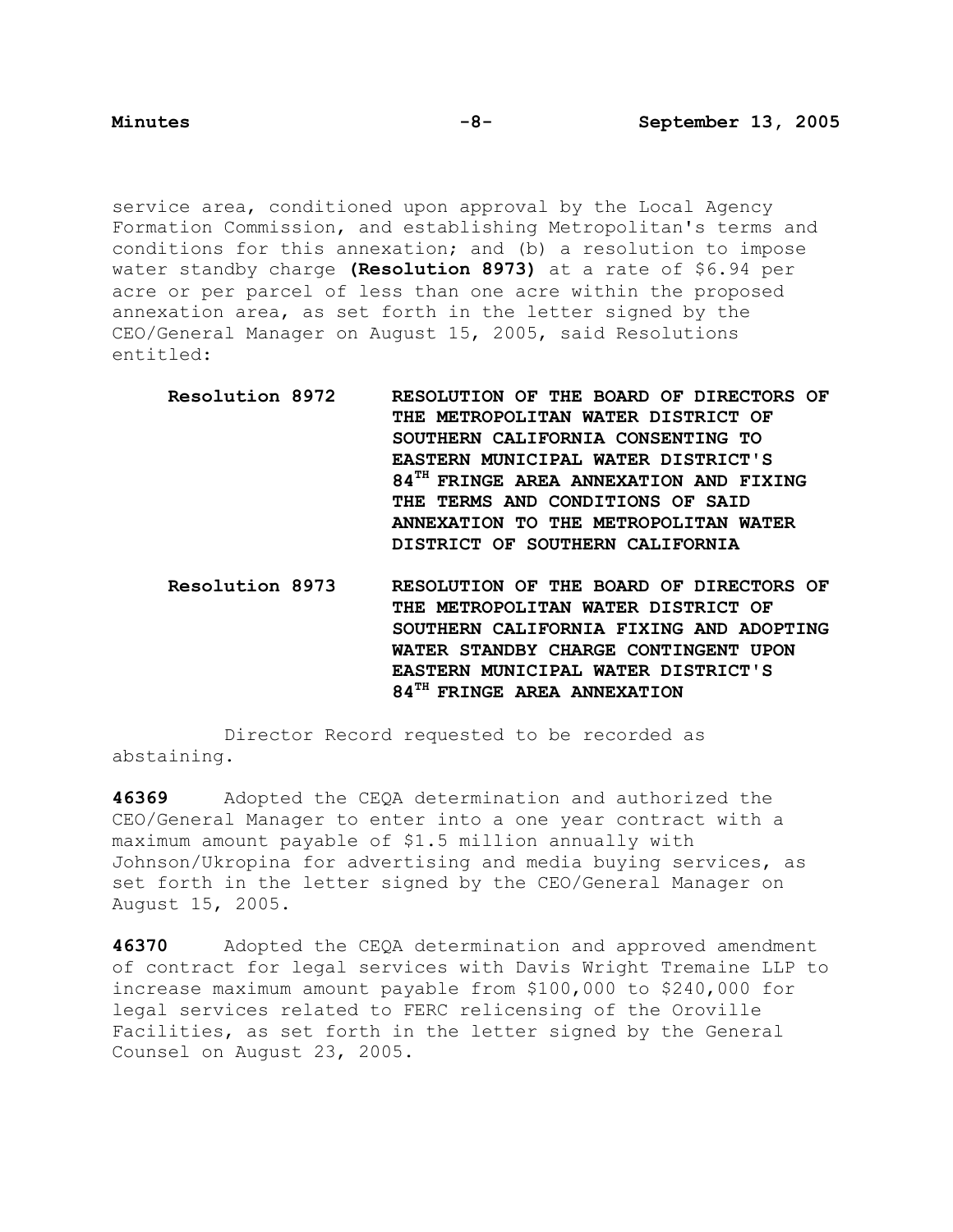**46371** Adopted the CEQA determination and authorized amendment of the Administrative Code to update contracting policies, as set forth in the letter signed by the CEO/General Manager on August 22, 2005.

**46372** Adopted the CEQA determination and authorized the Chief Executive Officer to enter into an agreement with Three Valleys Municipal Water District consistent with the Agreement Summary as set forth in Attachment 1 to the letter signed by the CEO/General Manager on August 22, 2005, and in a form acceptable to the General Counsel for the Upper Claremont Heights Conjunctive Use Program.

 Director De Jesus requested to be recorded as abstaining.

**46373** Adopted the CEQA determination and approved contract increase to \$450,000 for EcoPlan Associates, Inc. consulting services through December 2006 for the Palo Verde Program, as set forth in the letter signed by the CEO/General Manager on August 22, 2005.

**46374** Asset and Real Property Committee Chairman Farrar reported that the committee considered Agenda Item 8-1, which authorizes a farm lease of 2,280 acres in Imperial County. This lease is for ten years and includes Metropolitan's standard terms and conditions, and is projected to generate \$316,540 in annual rent based on market rates. Following discussion at the committee meeting, the committee requested that Directors with farming expertise have an additional dialog with staff to determine the optimum farming operations prior to their recommending action to the Board. Pursuant to their discussion, which resulted in a concurrence of the terms and conditions of the lease, it was recommended that this matter be brought to the Board for approval.

Committee Chairman Farrar then moved, seconded by Director Blake, that the Board adopt the CEQA determination and authorize the Chief Executive Officer to (a) enter into Farm Lease No. R.L. 2364 over MWD Parcel No. PVID-1-100 in Imperial County, California; and (b) execute a lease with River Valley Ranches, a California farming partnership, in a form approved by the General Counsel, as set forth in the letter signed by the CEO/General Manager on August 26, 2005.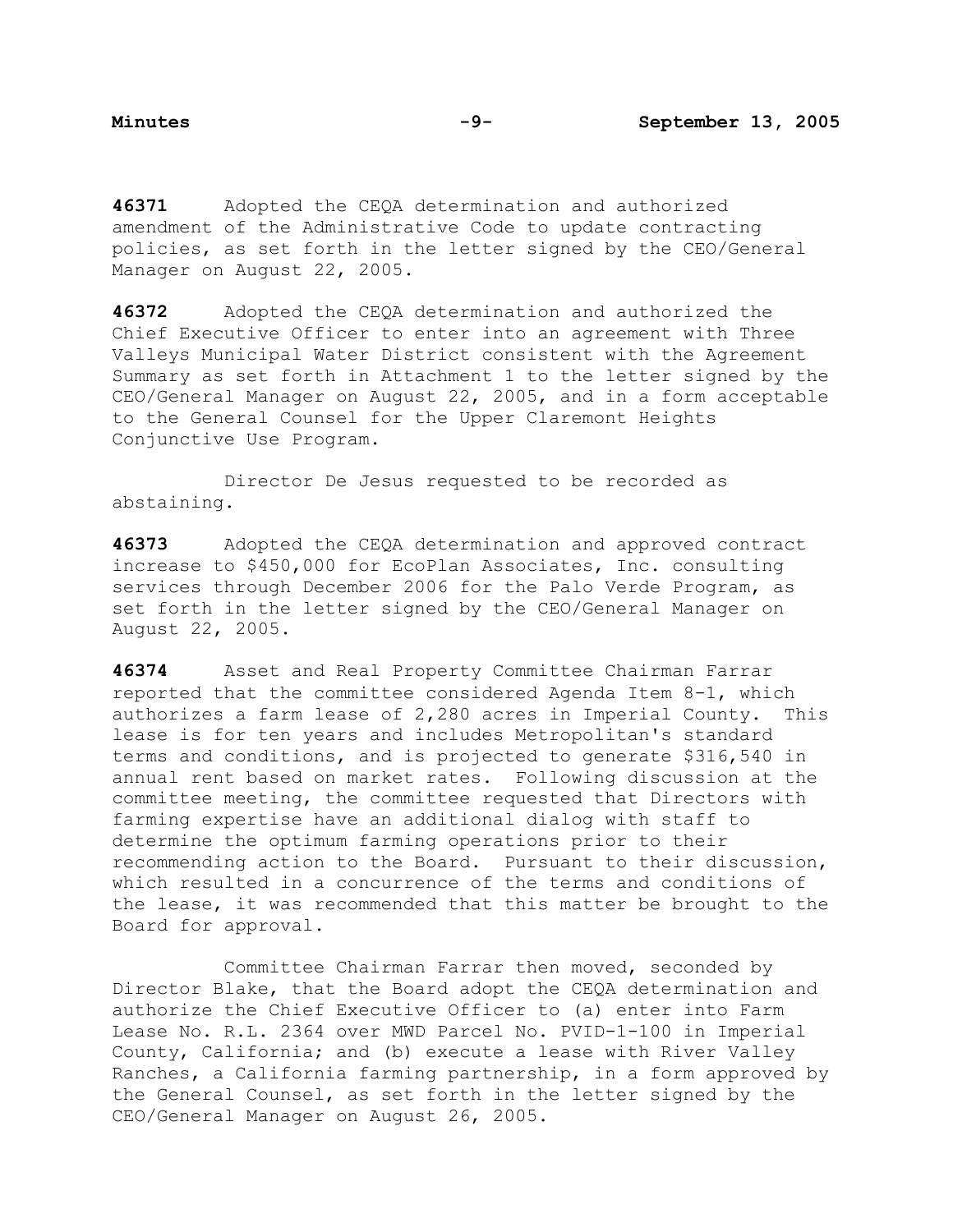Director Koopman stated that he had requested information, which he had not received, on what the rate was based on the current market value being that there was very little land for sale and the price of land had escalated dramatically. Director Koopman said he would like to get this information so he would have some knowledge of what the market is before voting on this matter.

 Following a discussion, Director Farrar withdrew his motion and referred the item back to committee for clarification and to be brought back to the Board in October. Chairman Bannister then concurred with the withdrawal of this farm lease item from the agenda.

**46375** Recreation Committee Chairman Record moved, seconded by Director Morris, adopting the CEQA determination and (a) requiring all expenditures for this and other trails to be funded by Metropolitan's Recreation budget; and (b) adopting a resolution **(Resolution 8974)** to accept grant funding for the Diamond Valley Lake Trails Program, as set forth in the revised letter signed by the CEO/General Manager on August 26, 2005, and as amended by the committee to provide that Metropolitan will accept grants only if they have acceptable conditions, said Resolution entitled:

# **RESOLUTION OF THE METROPOLITAN WATER DISTRICT OF SOUTHERN CALIFORNIA BOARD OF DIRECTORS TO THE STATE OF CALIFORNIA APPROVING THE APPLICATION FOR GRANT FUNDS FROM THE RECREATIONAL TRAILS PROGRAM**

The Chair then called for a vote on the motion, which carried.

 Director Loveland withdrew from the Meeting at 12:00 p.m.

**46376** Engineering and Operations Committee Chairman Mylne moved, seconded by Director Blake and carried, adopting the CEQA determinations and (a) appropriated \$2,329,000 in budgeted funds (Appropriation No. 15374, No. 5, in the amount of \$1,952,000 from the Revenue Bonds, Replacement and Refurbishment or General Funds; and Appropriation No. 15373, No. 8, in the amount of \$377,000 from the Revenue Bonds, Replacement and Refurbishment or General Funds); and authorized (b) construction to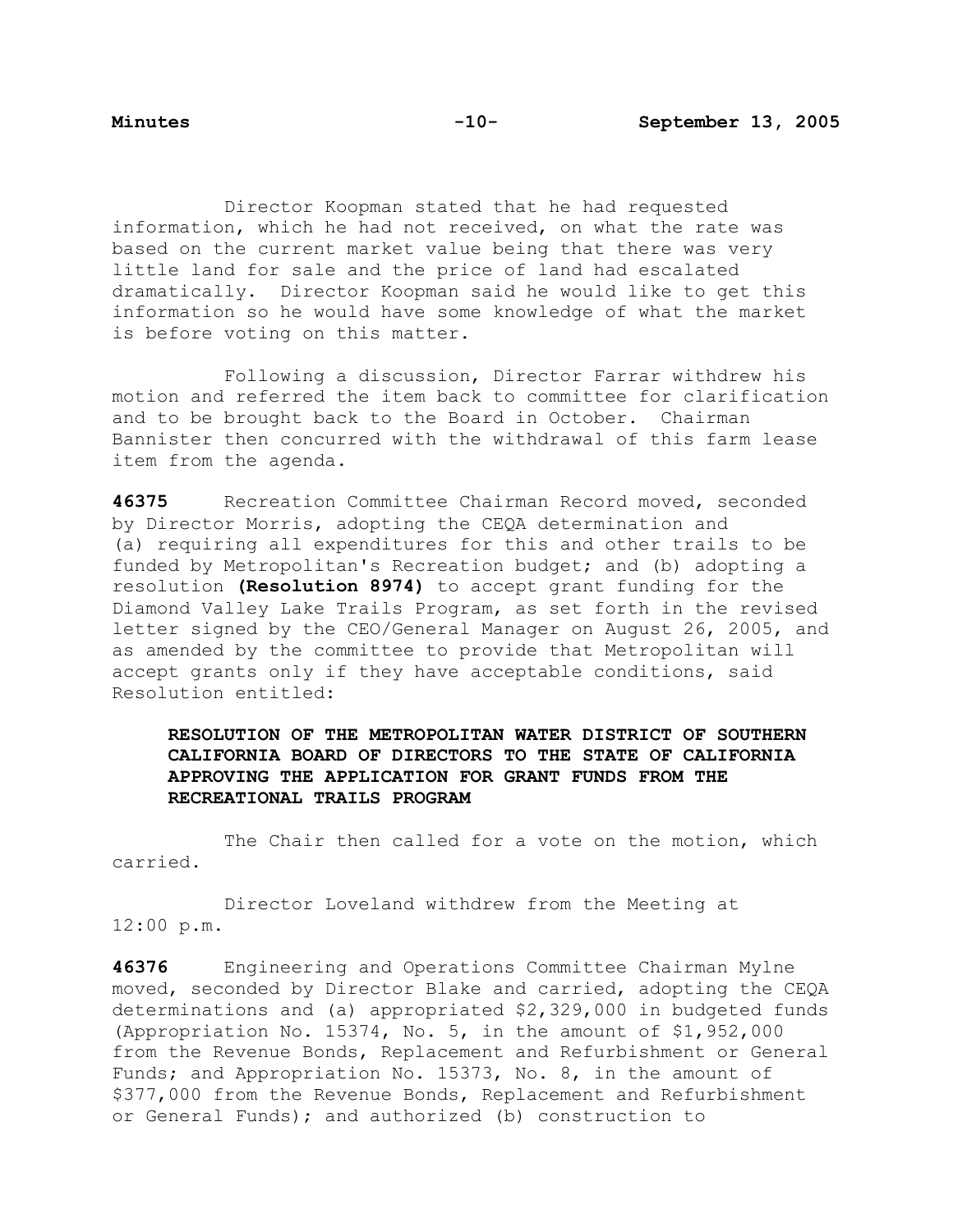rehabilitate the circulating water systems at the five Colorado River Aqueduct pumping plants; and (c) desert water tanks access assessment, main pump motor exciters assessment, pumping plant vulnerability assessment, reservoir dam sluiceways and outlet reliability assessment, as set forth in the letter signed by the CEO/General Manager on August 23, 2005.

**46377** Engineering and Operations Committee Chairman Mylne moved, seconded by Director Blake and carried, adopting the CEQA determinations and (a) appropriated \$2.60 million in budgeted funds (Appropriation No. 15424, No. 2, from the Revenue Bonds, Replacement and Refurbishment or General Funds); and authorized (b) final design of the Mills Ozone Contactors 3 and 4 Project; and (c) an agreement with URS Corporation for project management support in an amount not to exceed \$0.6 million a year for five years, as set forth in the letter signed by the CEO/General Manager on August 22, 2005.

**46378** Engineering and Operations Committee Chairman Mylne moved, seconded by Director Blake and carried, adopting the CEQA determination and (a) appropriated \$2.67 million in budgeted funds (Appropriation No. 15380, No. 8, from the Revenue Bonds, Replacement and Refurbishment or General Funds); and (b) awarded a \$1,849,331 contract to Norman A. Olsson Construction, Inc. to rehabilitate filter surface wash headers at the Diemer plant, as set forth in the letter signed by the CEO/General Manager on August 22, 2005.

**46379** Legal and Claims Committee Chairman De Jesus moved, seconded by Director Dick and carried, and the Board adopted the CEQA determination and approved increase in contract with Williams, Yasinski & Jones by \$225,000 for legal services in *Lance Charles, Sr. v. Metropolitan*, Los Angeles Superior Court Case No. BC 313797, as set forth in the confidential letter signed by the General Counsel on August 23, 2005.

**46380** Legal and Claims Committee Chairman De Jesus moved, seconded by Director Mylne and carried, and the Board adopted the CEQA determination and authorized amendment of the contract with outside counsel Lindborg Drill LLP by \$250,000 to an amount not to exceed \$350,000 for assistance related to the Arrowhead Tunnels construction within the Inland Feeder Program, as set forth in the confidential letter signed by the General Counsel on August 29, 2005.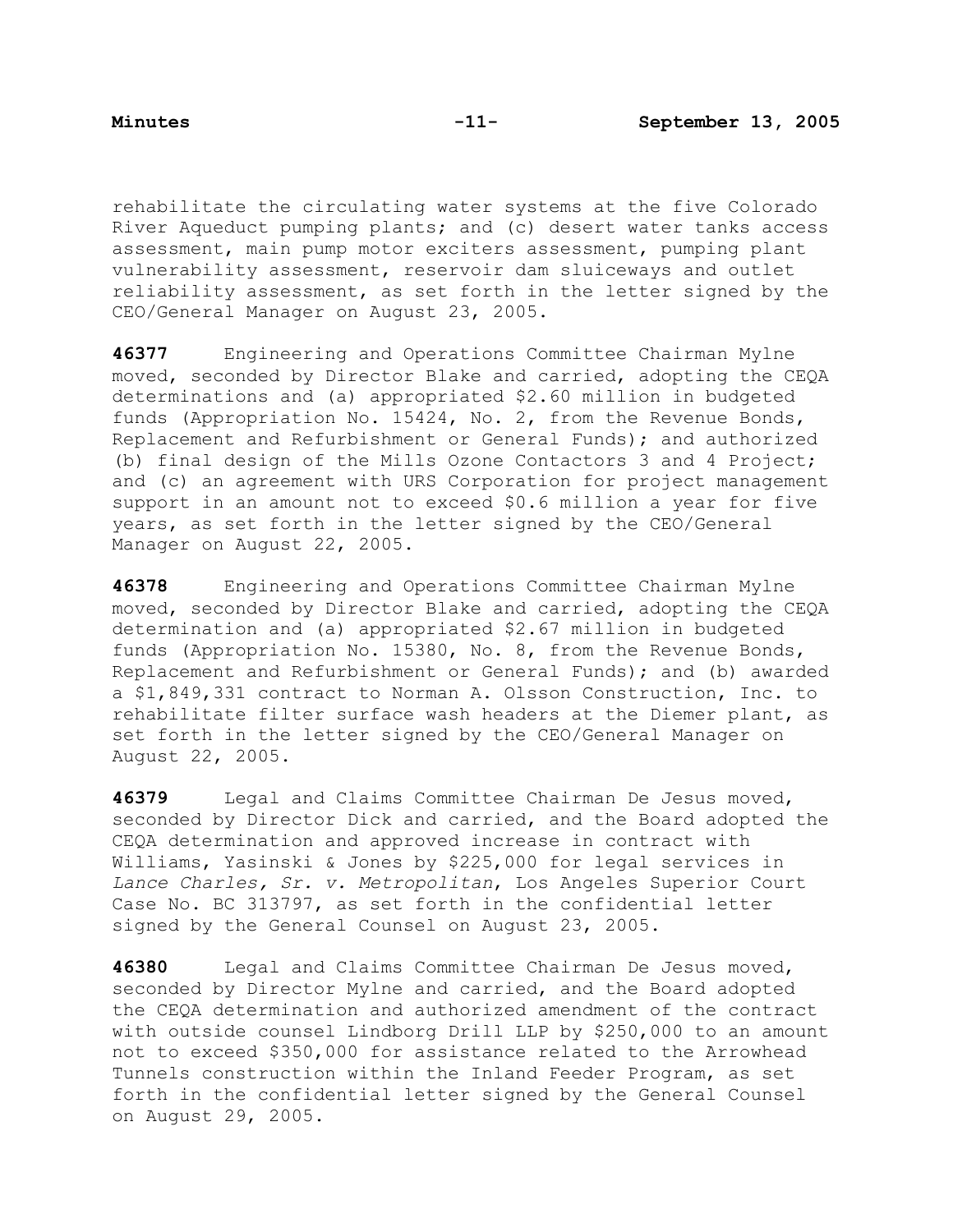**46381** The following communications were submitted to the Board for information:

- a. Status report for the Inland Feeder Program for activities through July 2005 signed by the CEO/General Manager on August 23, 2005.
- b. Report on federal Endangered Species Act legislation and review of board-adopted policy principles, jointly signed by the General Counsel on August 30, and the CEO/General Manager on August 31, 2005.
- c. Annual report of payment of claims for lost bonds or coupons, signed by the CEO/General Manager on August 22, 2005.
- d. Preliminary analysis of State Water Project calendar year 2006 Statement of Charges, signed by the CEO/General Manager on August 26, 2005.
- e. Update of the Regional Urban Water Management Plan, signed by the CEO/General Manager on August 24, 2005.
- f. Semiannual Report on Metropolitan's State Water Project Initiatives, signed by the CEO/General Manager on August 22, 2005.

**46382** Ethics Committee Chairman Edwards emphasized the importance of acknowledging receipt of the Ethics Manual as reading that document would count towards one of the requirements contained in AB 1234 if we get approval from the Attorney General's office and the Fair Political Practices Commission.

 Asset and Real Property Committee Chairman Farrar stated that a joint meeting of the Asset and Real Property Committee and the Recreation Committee was scheduled for Tuesday, September 27, 2005. He reminded the Directors that the Request for Proposal process for the Diamond Valley recreation area is out and will be taken up at the joint meeting on September 27, and urged all Directors to participate in this proposal.